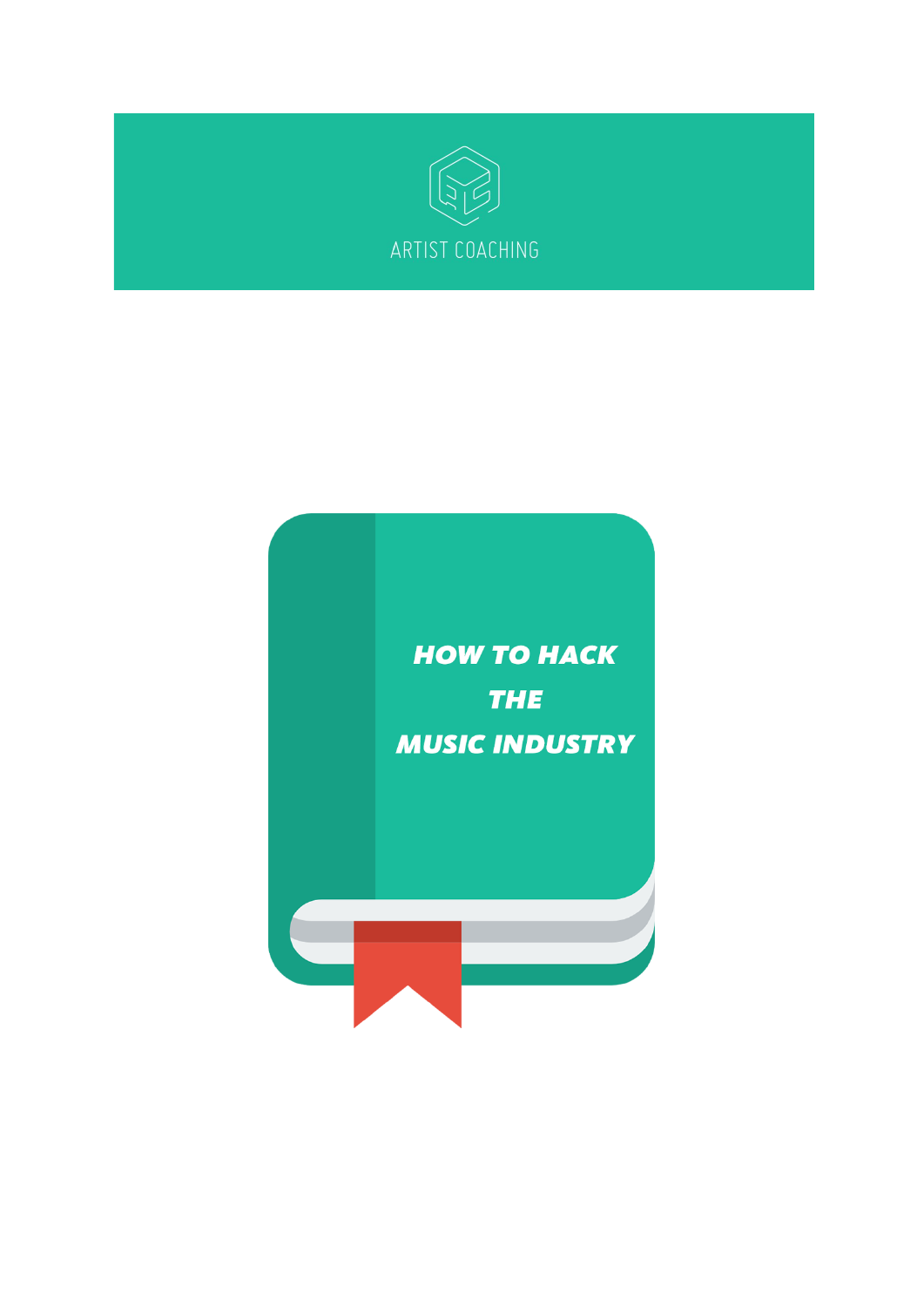# Index

| Page Nr. | <b>Subject</b>                                    |
|----------|---------------------------------------------------|
| 3        | Introduction                                      |
| 4        | Five need-to-know tips to get your career started |
| 5        | How to know when your track is finished           |
| 7        | How to get your music signed                      |
| 10       | How to get your music in Spotify playlists        |
| 13       | How to market your music                          |
| 17       | Conclusion                                        |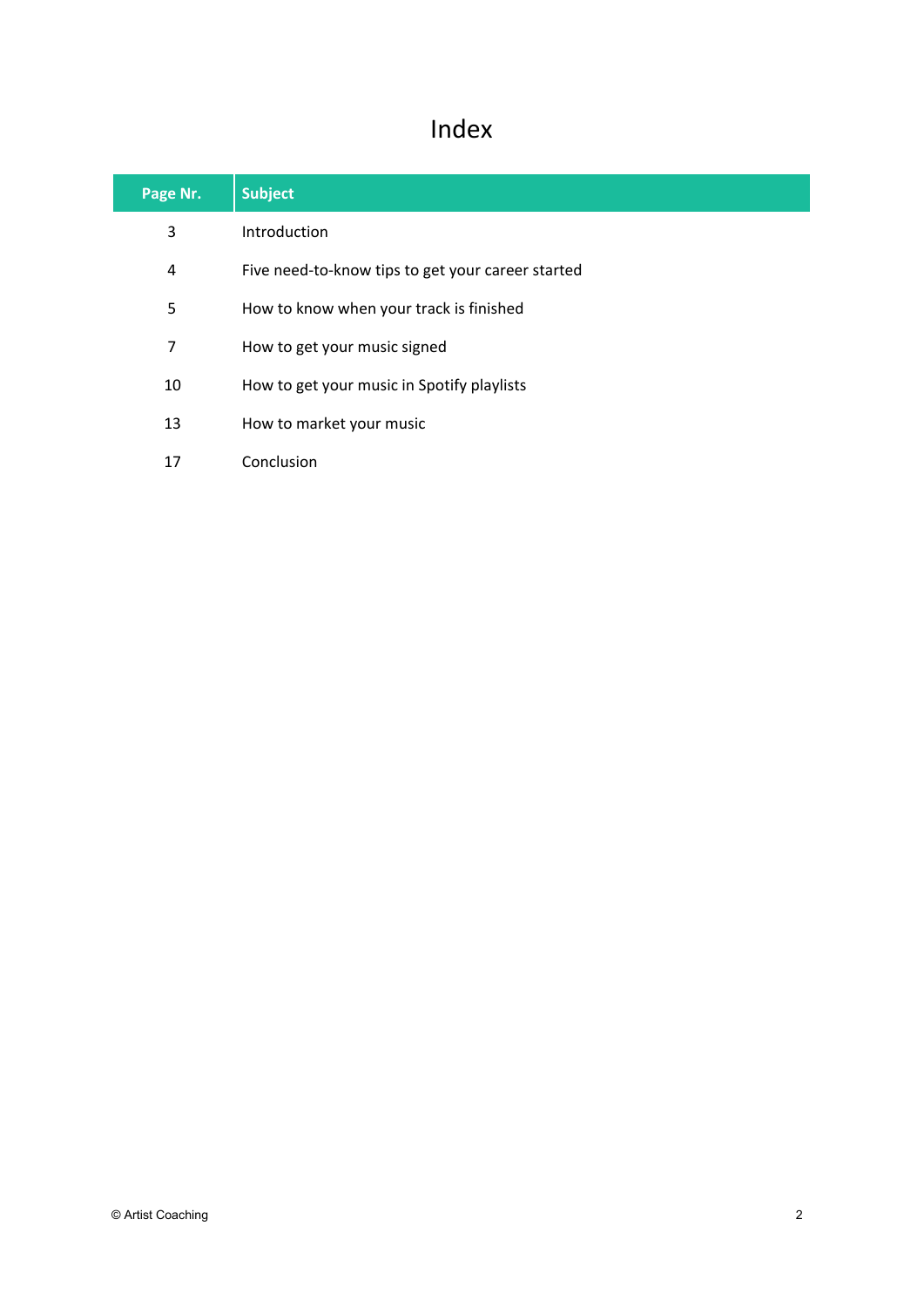### **INTRODUCTION**

Let me introduce myself briefly.. My name is Joey (a.k.a. JoeySuki), I have been an international DJ and producer for over ten years. I love working with bullet points so let's get this done quickly:

- I've released music on labels such as Revealed Recordings, Toolroom Records, Spinnin Records, Ultra Music Records and Defected Records
- I've released collaborations with the likes of Hardwell, Firebeatz and Kill The Buzz
- I played at festivals such as Tomorrowland and Creamfields
- I did official remixes for the likes of Jennifer Lopez and Pitbull
- I run my own label Dubbed Records

After touring the world for a few years I ended up in a burn-out. During this process I decided to change the course of my life, I wanted to guide artists during their career.

I became an Artist Coach.

After being active in the music industry for over ten years, I've got a pretty good insight in what people are struggling with during their career. I tried to pin down all the main challenges that most starting and professional artists have during their 'road to success' and wrote down my vision and solution to handling these challenges. I've written all of the tips and tricks from my own experience as an artist and my experience of working in the industry for over ten years.

Have fun!

Joey

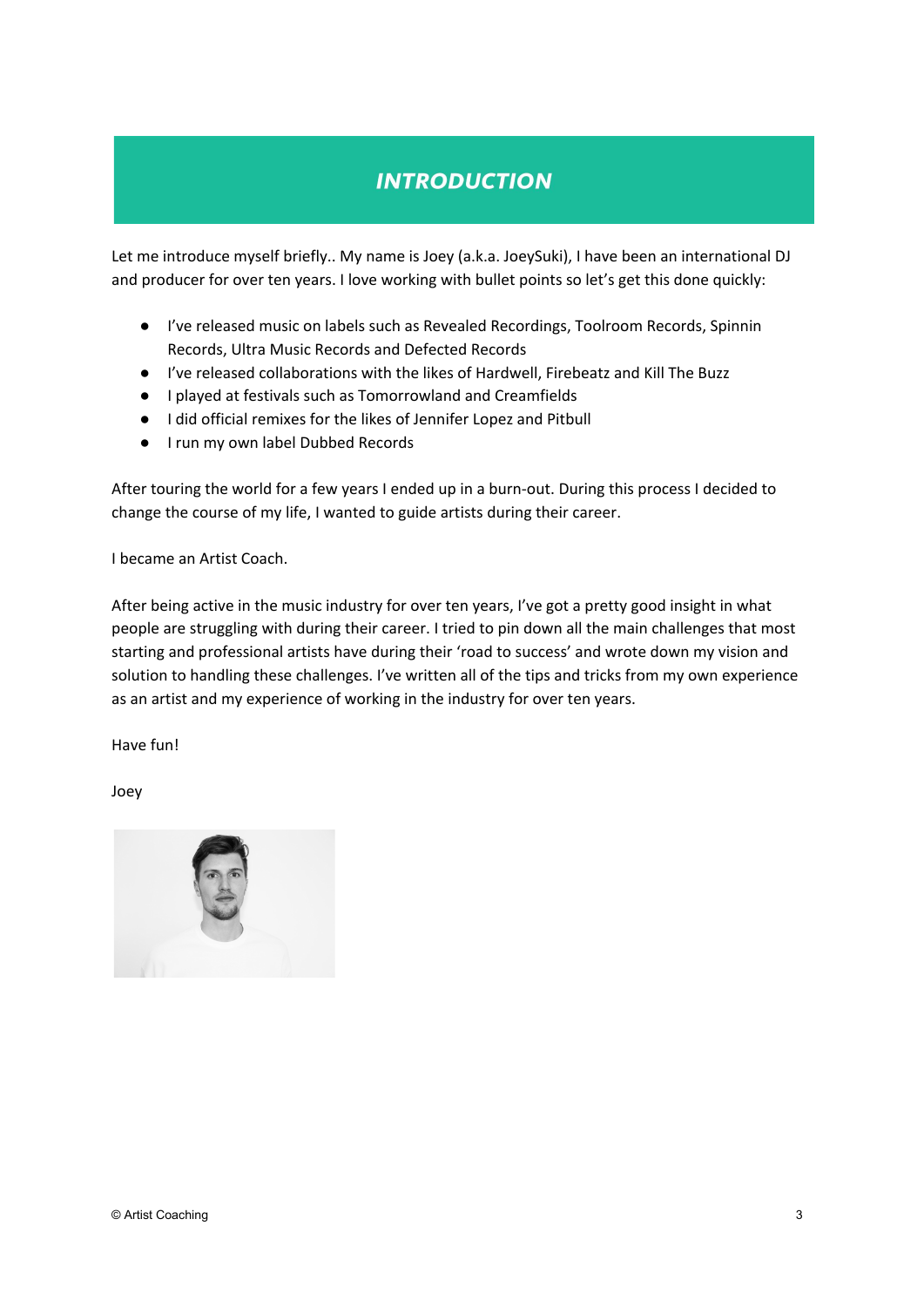### **FIVE NEED-TO-KNOW TIPS TO GET YOUR CAREER STARTED**

We all know the feeling. You have a dream and a goal set for the future but how do you get there? You keep on thinking about a solution or the gateway to success, but in the meantime, your career is not making any progress. How do you get started? What are the most important things you need to do as an artist before you get yourself and your music out there?

#### **Tip 1 Find your unique selling point**

What is it that makes you different from all the other artists out there? A simple answer such as: "my music sets your party on fire" just won't do the job. You need to find your unique selling point. This could be your style of music, your branding, your looks, your life story, etc. As long it's something that you have to offer to the world, and someone else doesn't.

#### **Tip 2 Brand yourself**

As soon as you found your unique selling point, you know which direction your branding should go to, or you should at least have a particular way of thinking about it. Are you going to be the outgoing cool kid who talks a lot through social media and has a strong opinion on everything? Are you going to be the guy that does it the 'Deadmau5 way' by thinking of an act which includes a particular figure or masks? Reflect on if you want to have black and white photos or if you'd prefer colour photos to express your branding. Even your tone of voice on social media is a critical subject in this decision.

#### **Tip 3 Work on your network**

The network is vital in this business. If you don't know anyone, no one will know you. Visit parties, go to seminars, go to conferences such as the Amsterdam Dance Event and meet up with people from the industry. Talk to people and let them know about you as an artist, your music and maybe one day this connection will help you and your career to the next step. All it took was that one conversation you had that one time during ADE. Don't underestimate the power of human interaction.

#### **Tip 4 Keep evolving**

Stay up to date about things that are useful to you and your careers such as the latest plugins, the latest DAW's, the newest talents, the most recent trending charts or social media platforms. The world keeps on evolving and so should you. Otherwise, you will be one step back every time. By investing time to things that will matter to you in the future you will always be one step ahead of everyone else.

#### **Tip 5 DO**

Instead of sitting around and thinking about things that you could do or might happen in the future, I would strongly advise you to just go and DO those things. The only way to get one step further in your career is to put in the work. Make music, find gigs to play at, visit conferences, connect with people from the industry online or offline, etc. Anything is better than sitting back home and thinking about how beautiful everything could've been. Create opportunities by putting in the work!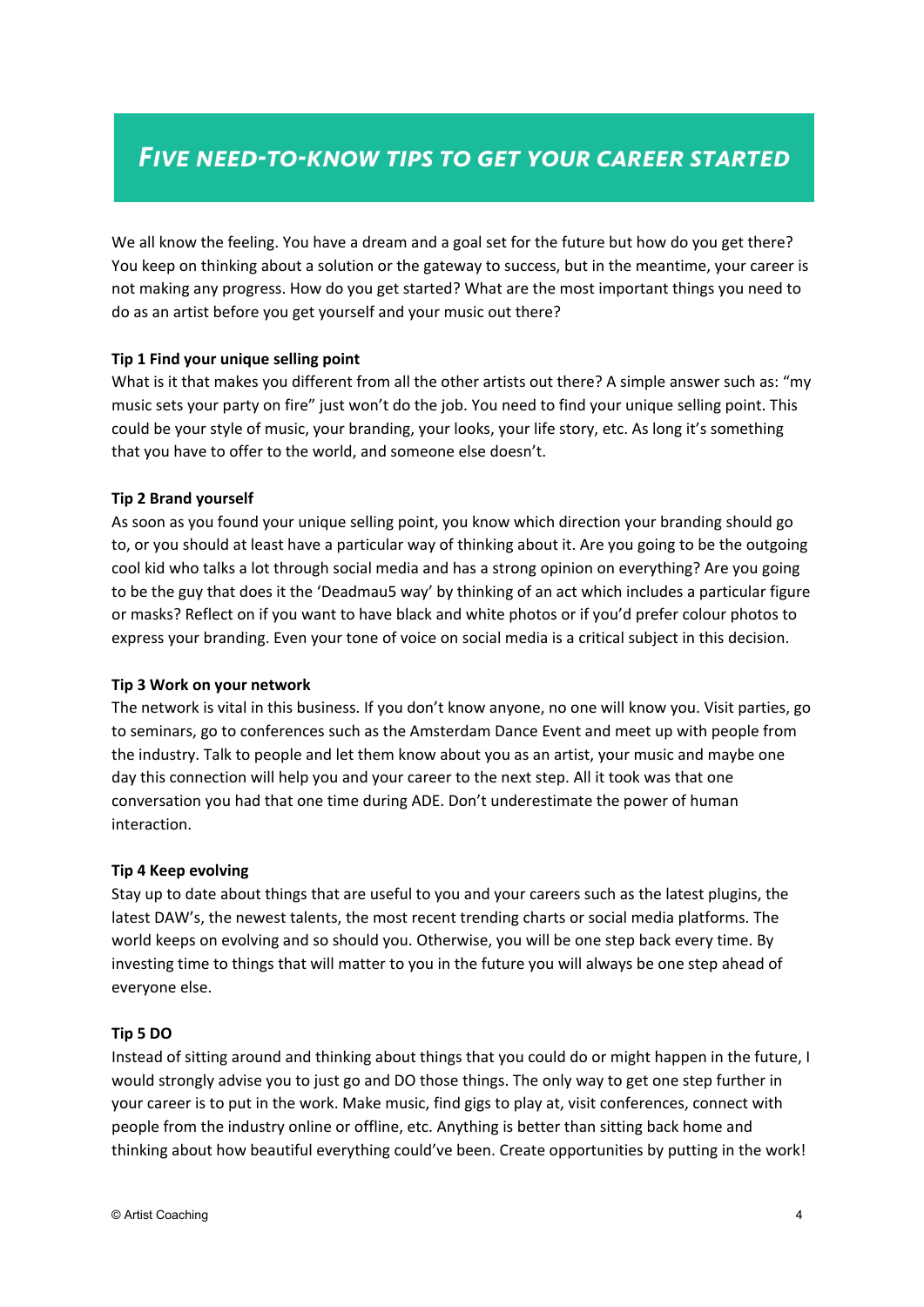### **HOW TO KNOW WHEN YOUR TRACK IS FINISHED**

I noticed that a lot of artists struggle with the fact that they don't know on which point their track is really finished and ready to be released. I'm gonna give you a few tips and tricks about how you know that your track is ready to be released.

Let's start off with a quote: *One man's crap is another man's treasure*

I'm gonna let this sink in for a while and will get back to you about this at the end of this part.

#### **Tip 1 Don't be a perfectionist**

Most artists are better known as perfectionists but this actually doesn't help you with deciding when your track is really finished. Perfectionists tend to keep on changing parts of the track over and over again which leads to not releasing music at all and not releasing your music leads to having no career in the music industry.

We all know that one person who spends more than two hours mixing a hi-hat. I understand that you want your track to sound good and at a high level but nobody is gonna hear the difference between a well EQ-ed, compressed and limited hi-hat in the overall mix. You have to pay attention to the things that matter and spending so much time to hi-hats for instance is not gonna be a game changer for your track.

So… don't be a perfectionist and accept the fact that your track is never going to be perfect. Spent time on the things that matter and don't go too much into the details of your track. You, as a producer, have trained ears so you hear more details in music then the consumer does. Your mother, for example, won't hear the difference between EQ-ed beats but will hear the difference in a melody or rhythm.

#### **Tip 2 Test it!**

If you ask your family or friends for feedback they probably don't want to hurt you and your feelings and they won't give you their honest opinion about your new banger. The crowd will always give you an honest opinion. That's why my second tip is test your music in front of a crowd because you can directly see what the effect of the track is.

Do make sure that you play it in the same environment as where it's gonna be played when it's gonna be released. For example: if you produce tech house music, make sure you test your music in a club where this music normally gets played because if you test it at a bar where everybody wants to hear pop music, the reaction of the crowd isn't gonna be reliable.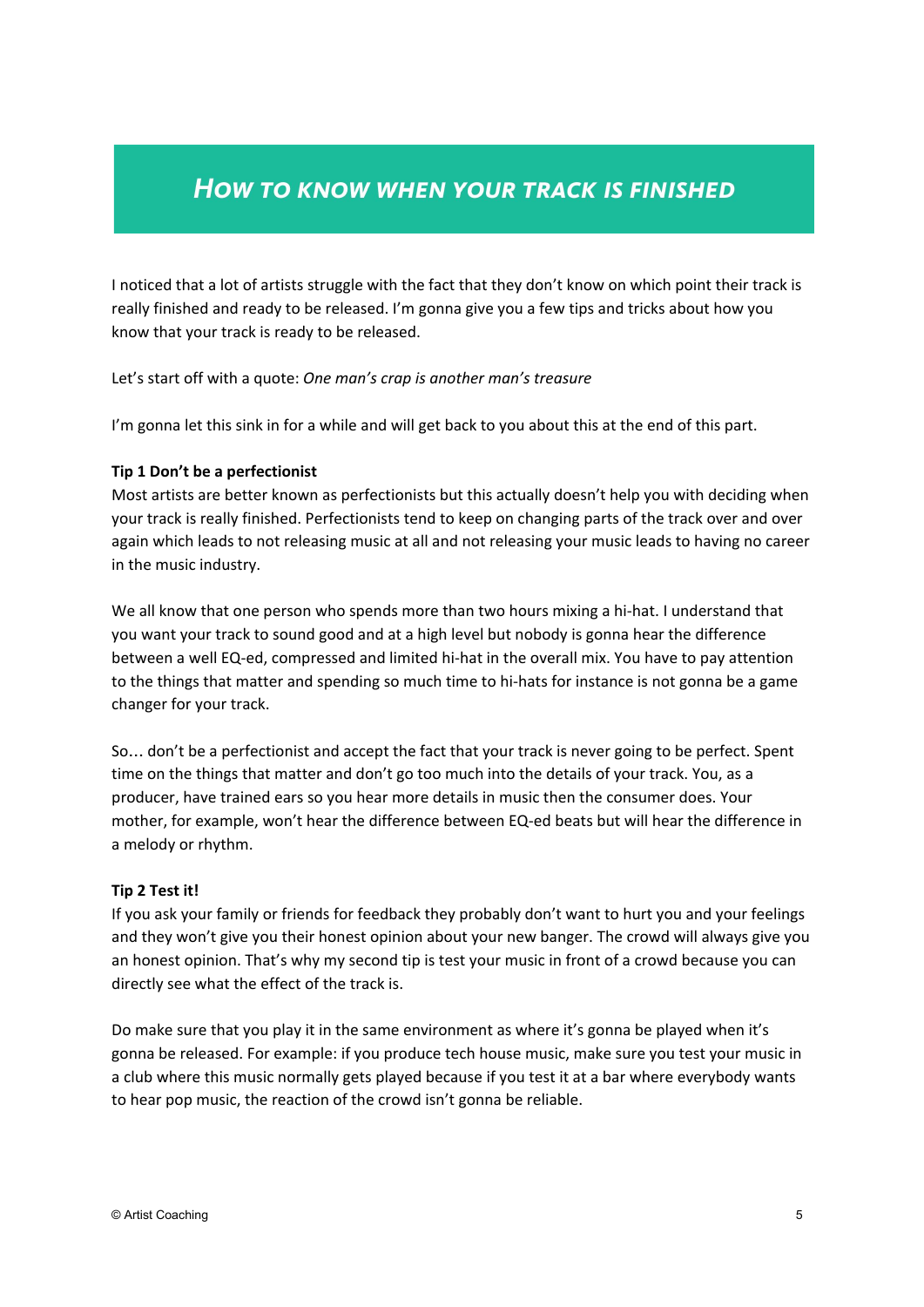#### **Tip 3 Compare it!**

This is one of the things that I always did to check if my track was sounding right.

I always made my podcast and pre recorded radio shows in Ableton Live which gave me the opportunity to check how my tracks would stand out in a mix. I picked tracks that I knew were sounding phat in a club or festival (because I played them myself before) and I mixed in my own track in between. If I didn't hear anything weird like big dips in the frequency spectrum or a big difference in volume than I knew that my track was ready.

Of course these tips aren't the only things that you could do to know if your track is ready to be released but at least it's something to hold on. It's easy to lose yourself in the process of production and sometimes you forget the important elements of the track because you're too much into the details.

Let's get back to the quote from the beginning of this blog: *One man's crap is another man's treasure*

This is a really important quote because it changes the way you think about at releasing your music. Everyone experiences and listens different to music, so that makes it quite difficult to decide what's gonna work and what doesn't. The fact that you aren't the biggest fan of your latest release doesn't necessarily have to mean that it's not gonna be your breakthrough release. The consumer is gonna decide whether he or she likes the track or whether he or she doesn't like it and that's the only opinion that is gonna matter in the end.

**Conclusion**: Create music YOU like, create it in the best and creative way possible and release it as soon as you feel like it's done (and remember to not be a perfectionist)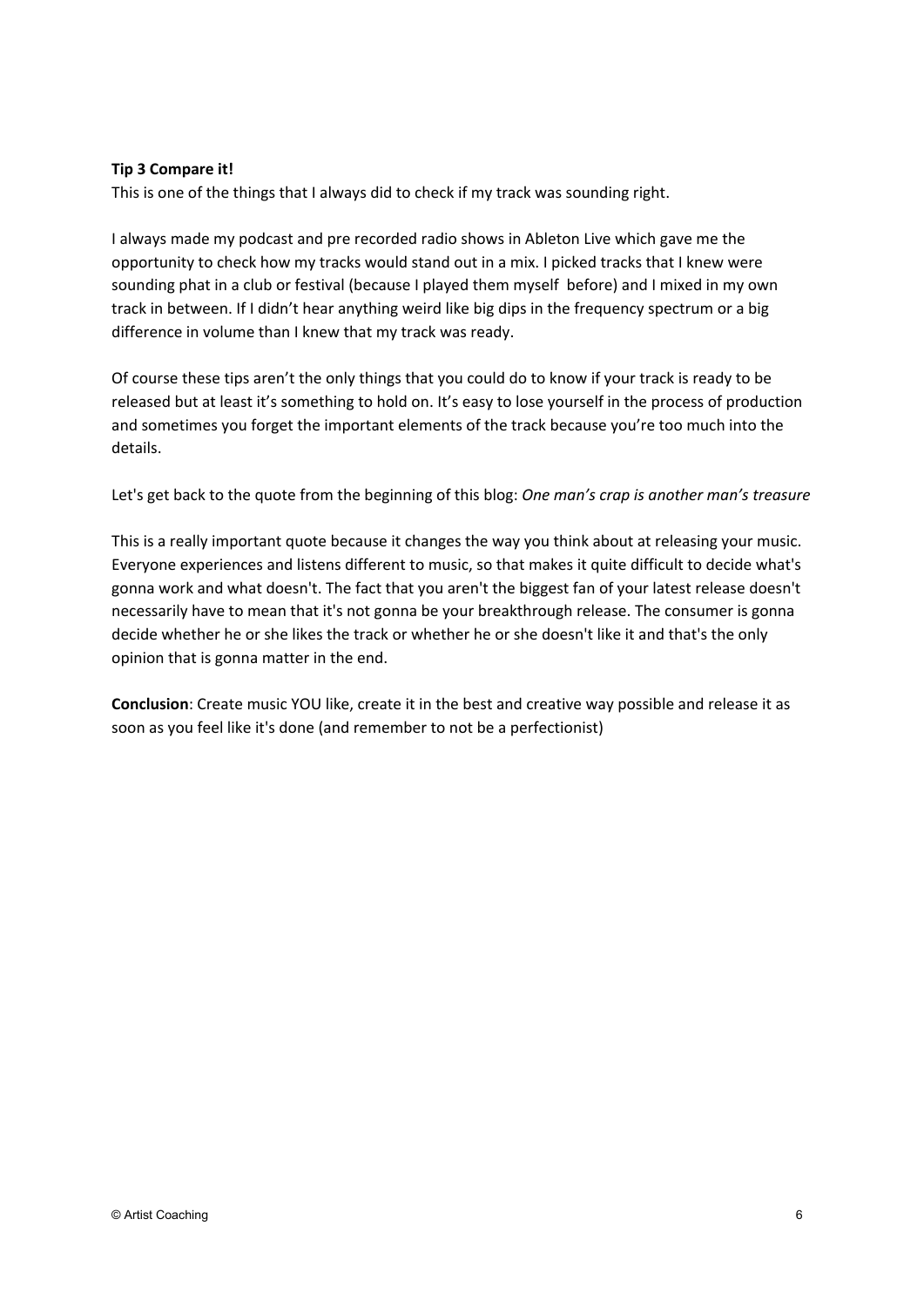# **HOW TO GET YOUR MUSIC SIGNED**

Most artists are struggling to get their music signed these days. Most of the time when you finally found the correct email address for a demo drop, you won't even get a reply. This is really frustrating and could cause you to lose faith or motivation.

The good news is, you don't necessarily need a label anymore to release your music.

Don't get me wrong, labels are still able to add value to a release in some cases but the majority of labels (mainly the smaller ones) aren't interesting to sign with any more.

When I talk about a label 'adding value' to your release, I mean doing proper promotion and marketing for your release. Having a decent network to send your music to and a decent fanbase that is engaged with their releases and featured artists.

The bigger labels out there are still valuable to sign with, as long as you have priority. Make sure you don't just become a number but make sure that they put work into your release. Just releasing your track and not doing any promotion or marketing is useless. Remember that you are paying the label for these kind of things (with your royalties) so they should put in the work.

#### **Most of the labels do this:**

- 1. Sign an artist
- 2. Schedule the track
- 3. Create artwork and a minor promotion plan
- 4. Release your track
- 5. Hope for playlist placements
- 6. The end.

Unfortunately, this isn't enough anymore to make it through the cut. Thousands of songs get released each day so how are you going to stand out from the crowd?

Luckily, we live in 2019. We have the luxury to reach out to other opportunities aside from labels. We aren't relying on third parties anymore to bring our music to the audience. Just a couple of years ago, labels were the only ones who could get your music distributed and bring it to the people and that brought a lot of costs with it as well. Nowadays, this is way easier to do and you don't even need a label to do it for you.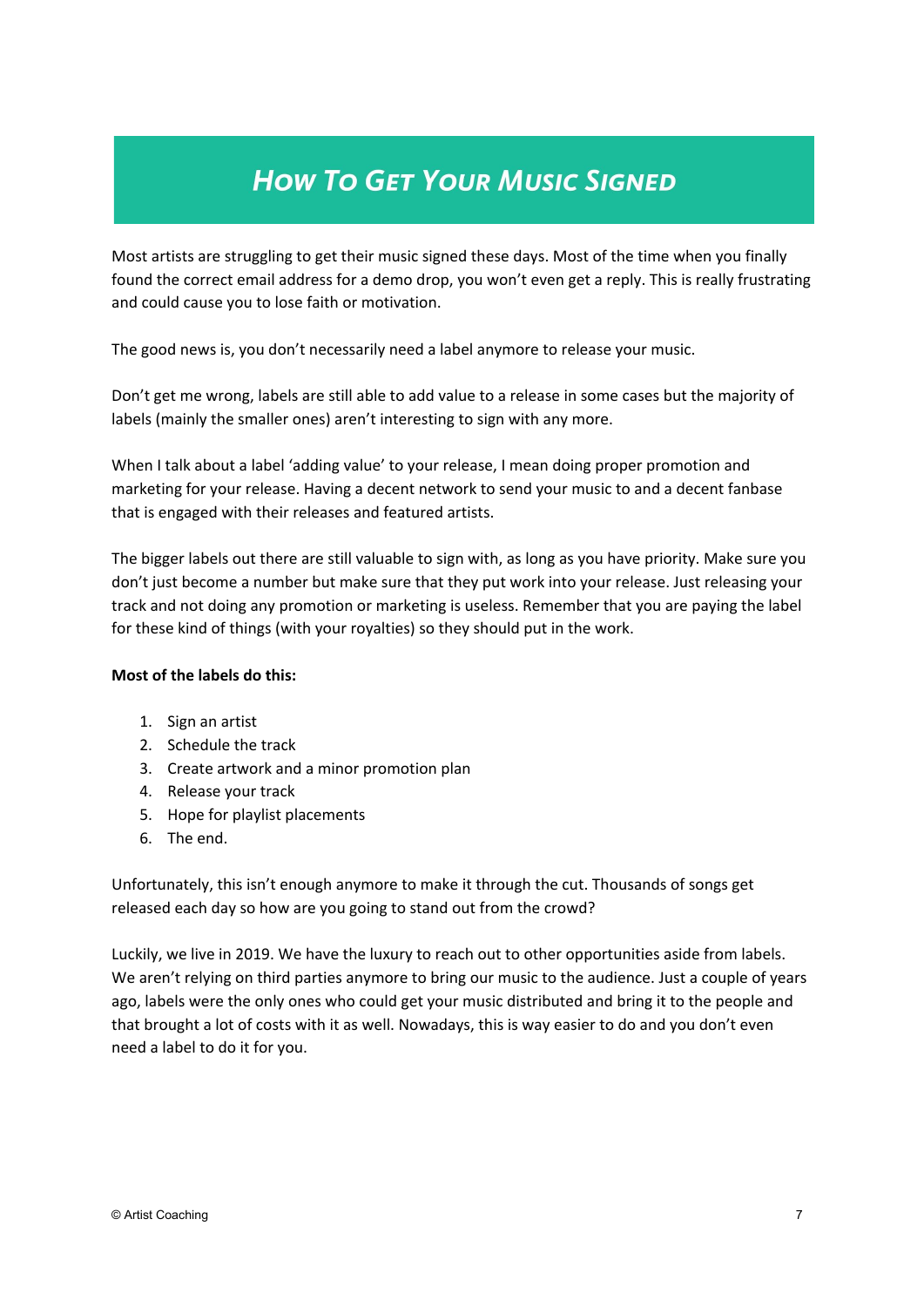#### **Online Distribution**

If you are tired of getting rejected by labels every time and you do feel that your music needs to be heard then releasing your music through an online distributor is the best way to go.

An online distributor has one job and one job online: Uploading your music to all the streaming and downloading platforms.

Once you have subscribed, you will be able to upload your own track, cover art and other info that you'd like to add to the release. You will be able to pick a release date that works best for you and your schedule. Once you've approved everything it's go time.

On the date that you've selected, your track will appear online. It's now out in the open and free for the world to check.

The best thing about releasing music yourself through such an online distribution partner is that you will keep 100% of the rights. You will also receive 100% of the revenue. When you sign with a label, this will be way less because you have to split the revenue with the label. In some cases, these splits might be 80% for the label and 20% for you.

#### **Promotion**

As I've said before, releasing music and not doing any promotion or marketing is useless. The world isn't going to find out about your music by itself. You need to make make them aware of it.

Here are a couple of ways to make the world aware of your music:

- Get your music into playlists
- Get influencers to use your music in their content
- Get supported by other artists
- Posting content on social media

I'll briefly explain what the effect of all these things could be.

#### **Get your music into playlists**

Once you've managed to get your music into a playlist, you're reaching a new audience through that playlist. A playlist has followers and they will become aware of your release once you've been added to that particular playlist. The more playlists, the better the awareness.

#### **Get influencers to use your music in their content**

Influencers have followers. Those followers are the people that you want to reach so you need to figure out a way to get your music to that audience. A great way could be by offering your music to the influencer and let him use it for free. Letting him using it for free is valuable for him and at the same time, you're reaching a new audience which leads to more awareness.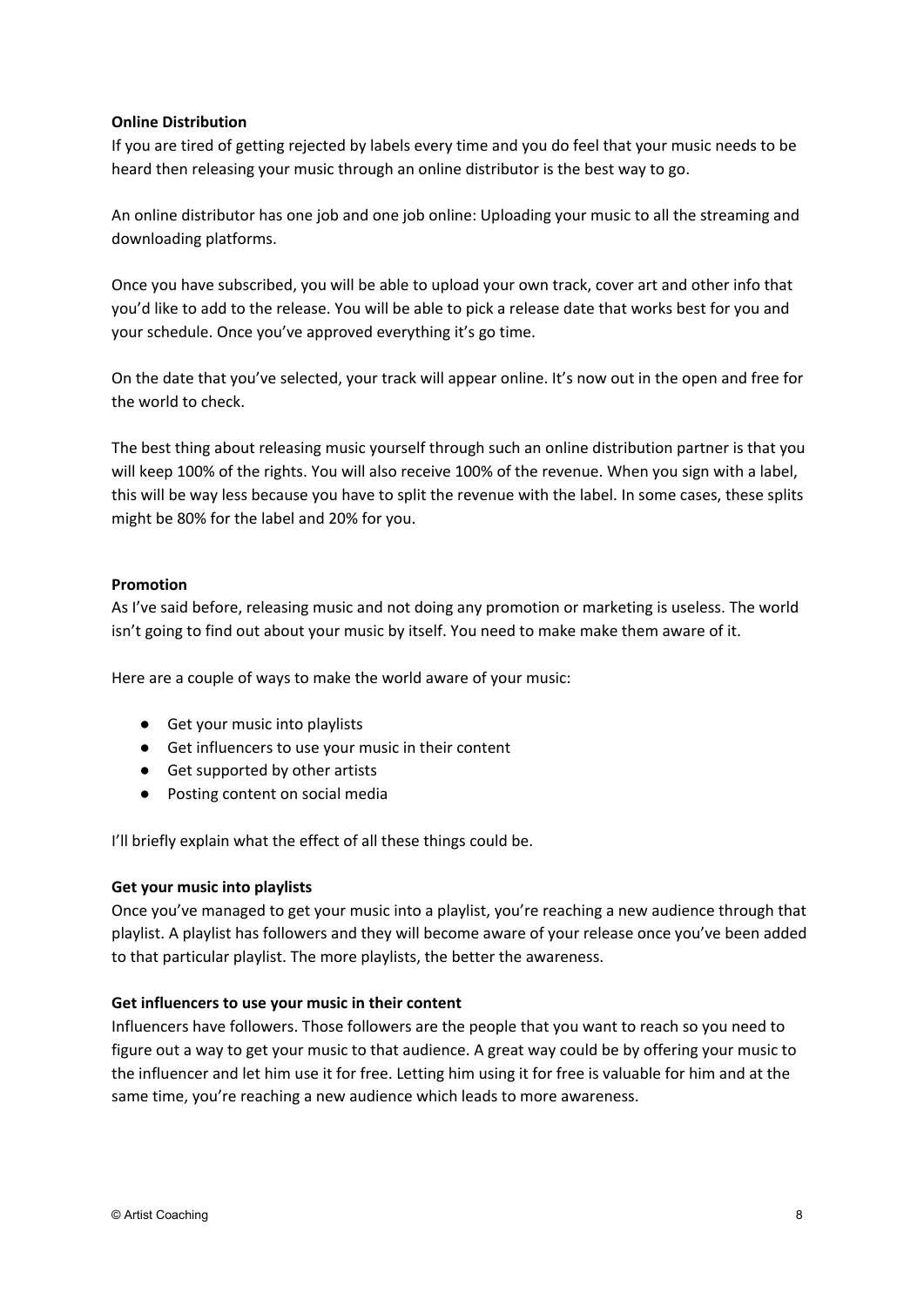#### **Get supported by other artists**

If an artist, for example a DJ, plays your song in his show, you will reach the audience that is in front of him at that moment. The more he plays your song, the more people you will reach. Most artists also have a playlist so having him featuring it in his playlist is valuable to.

#### **Posting content on social media**

Have you ever heard of content going 'viral'? If something goes viral, that means that it spreads itself over the platform. That's how content works. If you post valuable content that either makes people laugh or learn about something, chances are big that your post will get a bigger reach. Every single person that you reach with your content might be a future fan.

So now that you know a bit more about how you can release your song, it's time to do it yourself. Start releasing your music NOW because your music will be the fundament of your whole career.

Without music, you're not an artist.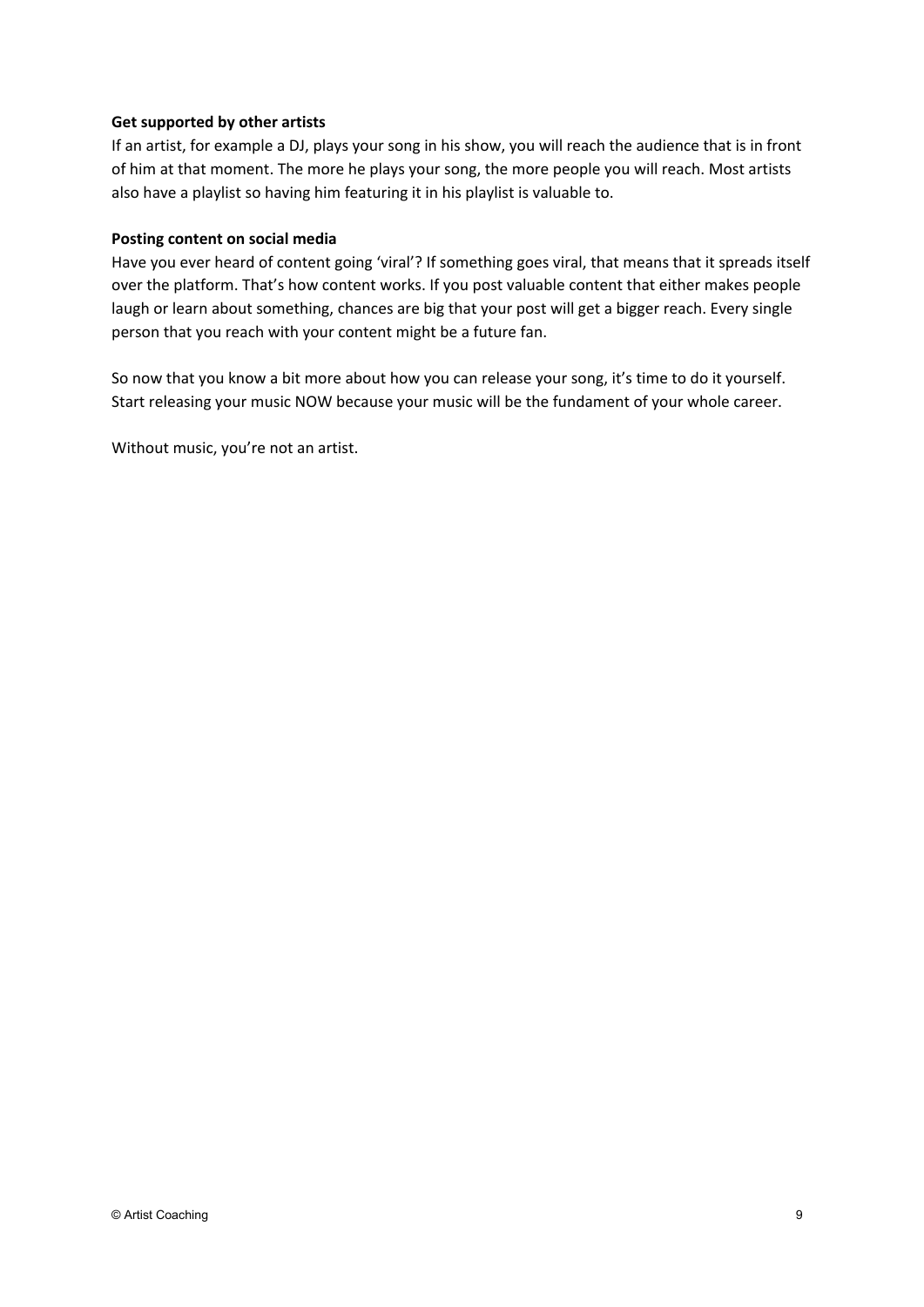### **HOW TO GET YOUR MUSIC IN SPOTIFY PLAYLISTS**

The music industry has changed a lot in last few years. We went from buying vinyl and tapes to listening CD's, minidiscs and along came the MP3 player. Nowadays we are at the point of what I was dreaming of as a sixteen year old kid. Unlimited streaming, whenever you want, wherever you want. Can life get better?

These changes bring along problems about how we need to market our music. There are almost no record shops anymore so no need to pay them a visit with your bag full of self burned copies. Nowadays it's all about playlists but it's hard to physically visit a playlist right? Playlists are a great way of reaching a bigger audience with your music so getting featured is one of the best ways to market your music in today's music industry.

So how does this works? How do you get your music in the playlist where you want to be featured in? How does this works?

Let's start off with some basic knowledge. There are three different kinds of playlists on Spotify:

- 1. **Curated playlists** *(made by people who work for Spotify)*
- 2. **User curated playlists** *(made by Spotify users)*
- 3. **Playlists generated by algorithms** *(made by robots)*

Now that you know what kind of playlists there are and what the story behind them is, let's talk about how you can get featured in one.

#### **Hire a PR agent or be your own PR agent**

Most of the Spotify playlist curators are following the online blogs that we all follow. Here's a few names to get you started: Proximity, Nik Cooper, Indie Shuffle, Trap City etc. When your track gets featured on one of these big platforms it's more than likely that your track will get higher up in the charts on sites such as Hype Machine, which will lead to your track getting some attention from people like the curators and loads of other people who might be influential.

One of the ways to get yourself featured on one of these blogs is by hiring a PR agent. This will cost you some money but if you get a good one, who has a big network, a big track-record and knows a lot of important people, it will probably pay itself back with a lot of features on blogs. (There's no guarantee though)

A second way of getting your music in playlists is by using SubmitHub. This website is really handy because you can send your music directly to the blogs that you have selected. Most of the big blogs are connected with SubmitHub so this is how you have a better chance to get heard. This will cost you a small amount of money because you pay per blog that you decide to send it to.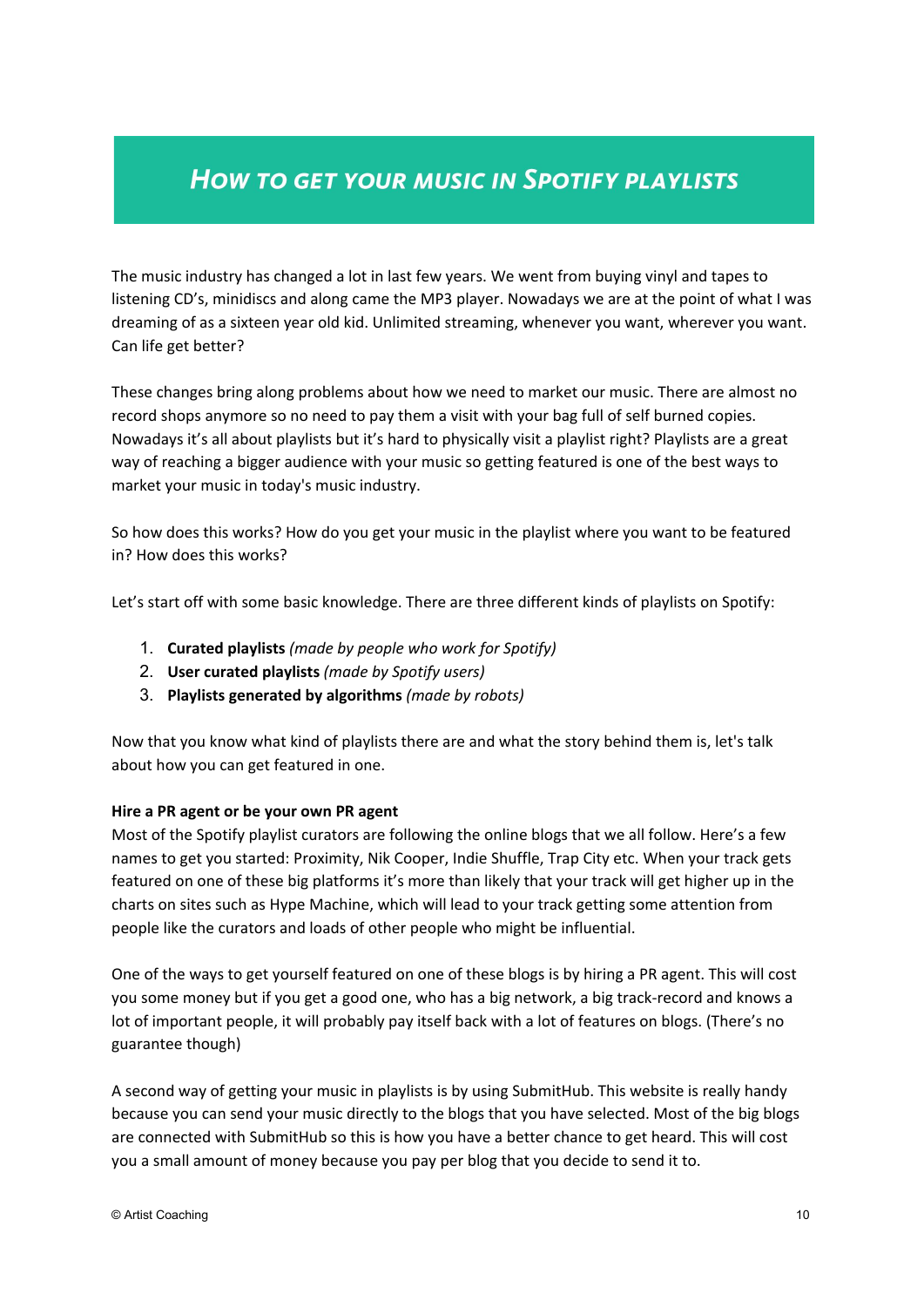The blogs need to give you their feedback in return and if they like it, they will post is (which will lead to a higher ranking on Hype Machine and getting more important people their attention).

#### **Hire a playlist plugger**

There are companies out there whose sole job is to pitch your music for inclusion in playlists. Of course this looks a lot like a PR agent but the big difference here is that a playlist plugger is in direct contact with playlist owners (curated or user curated) and not with blogs.

Unfortunately they have the same problem as PR agents have: **you never get any guarantees**. You will never know what happens with your money and if it gets spent right by the agent or plugger. That's why it's so important to do research have a look at their past. Which artists have they worked for? Which tracks did they work on in the past? If they've only worked for artists that you have never heard from, it's up to you to fill in the blanks here…

#### **Contact (user) curated playlists**

This one all comes down to putting in the work and is the best option if you have a low budget.

We live in a world where everything we need and everyone we need to know is at our fingertips. Wanna know why? We have the internet and a smartphone. There's a special website where you can find almost everything you want to know and i'm gonna give it to you, ready? Here it is: [http://www.google.com](http://www.google.com/)

This is how it works:

- Search for potential playlists on Spotify that are specialized in your music genre. Don't only look for the biggest ones out there but also search for the medium sized playlists that have 1000 - 10.000 followers
- Click on the profiles that are connected to the playlist and see if you can find a name. If you find a name, google it and find his or hers Facebook, Instagram or Twitter page so you can send him a direct message. If you don't find a name, check out on google if you can find out more about the company or account that is connected to the playlist. **Wake up your inner Inspector Gadget!**
- If you found the person who owns the playlist: send a direct message without trying to sell your music to him. Just show him your respect by telling him that you admire his playlist and how much followers he have gained in the last few months. After having a small talk it's time to let him know you're a producer yourself and send him some music. *"would be great if you could feature this in your playlist and let me know if there's something I can do for you!".*
- And now it all comes down to what we dutchies like to call: "Now we wait". Hopefully he will think you're a nice guy and he feels like you deserve to be in his playlist. There always is a possibility that this doesn't happen, in that case: on to the next one! Never forget that this is a people business.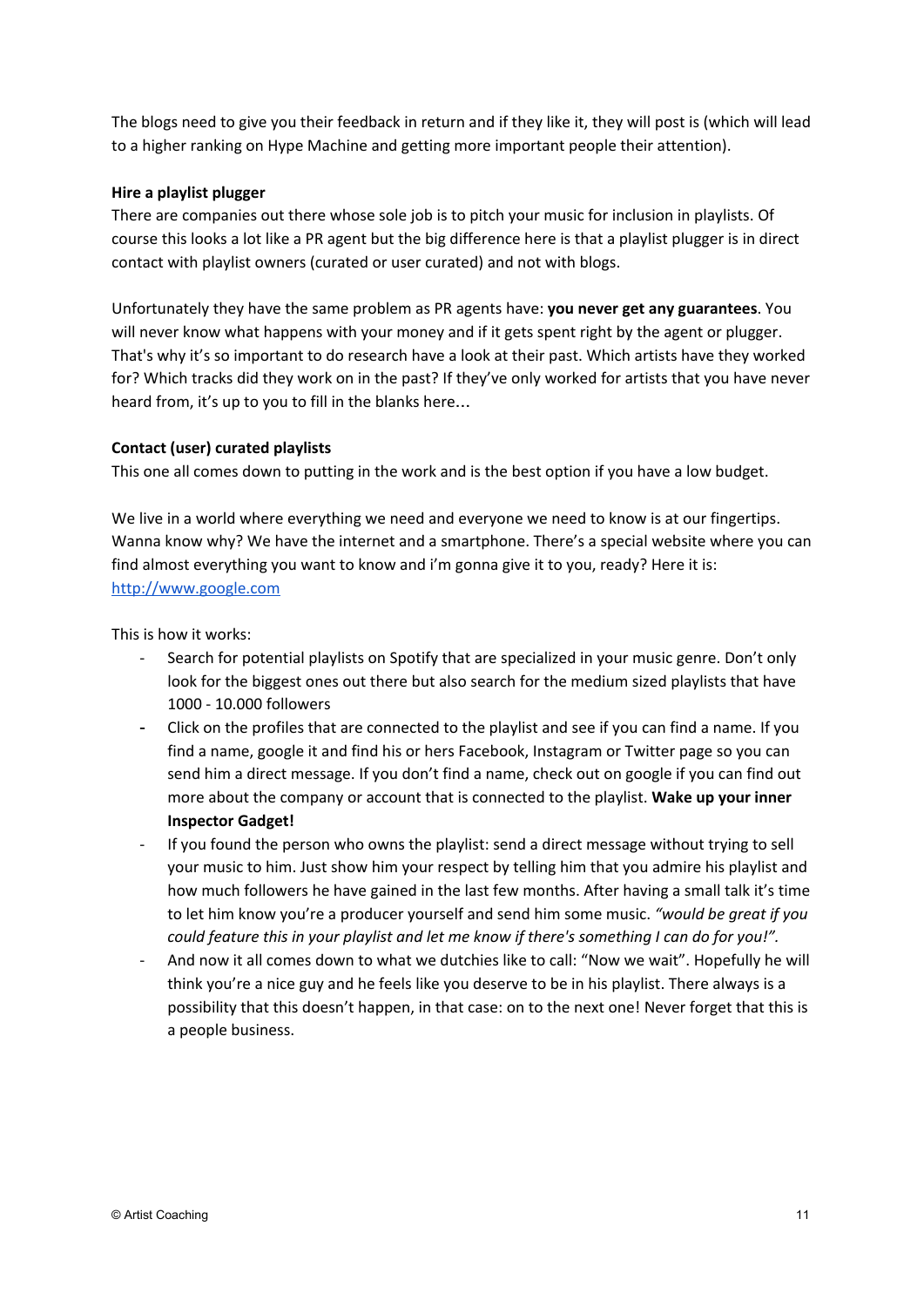#### **The Algorithm**

Now this is all being said, it's really easy to think that it's not that hard to get your music in Spotify playlists. Never forget that it all starts with good music! If your music sucks the chances of being in a Spotify playlist will be way lower than if you have an awesome track. This is where the statistics kick in. Spotify has designed an algorithm that detects how often and long songs are being listened to, get saved and get shared by people. With this statistics they've created playlists such as Discover Weekly and Release Radar.

If your track is being featured in some people's Discover Weekly playlist and the algorithm notices that a lot of people are saving it into their private playlist or that a lot of people are replaying it that day/week, it will mean that you've created a good song. The algorithm will decide to share your track to more people because it tested well in the previous round. So that's another way of getting heard on Spotify. Make good music!

The market will decide if your track is worth being shared or listened to and that's the most honest **feedback you can get in my opinion.**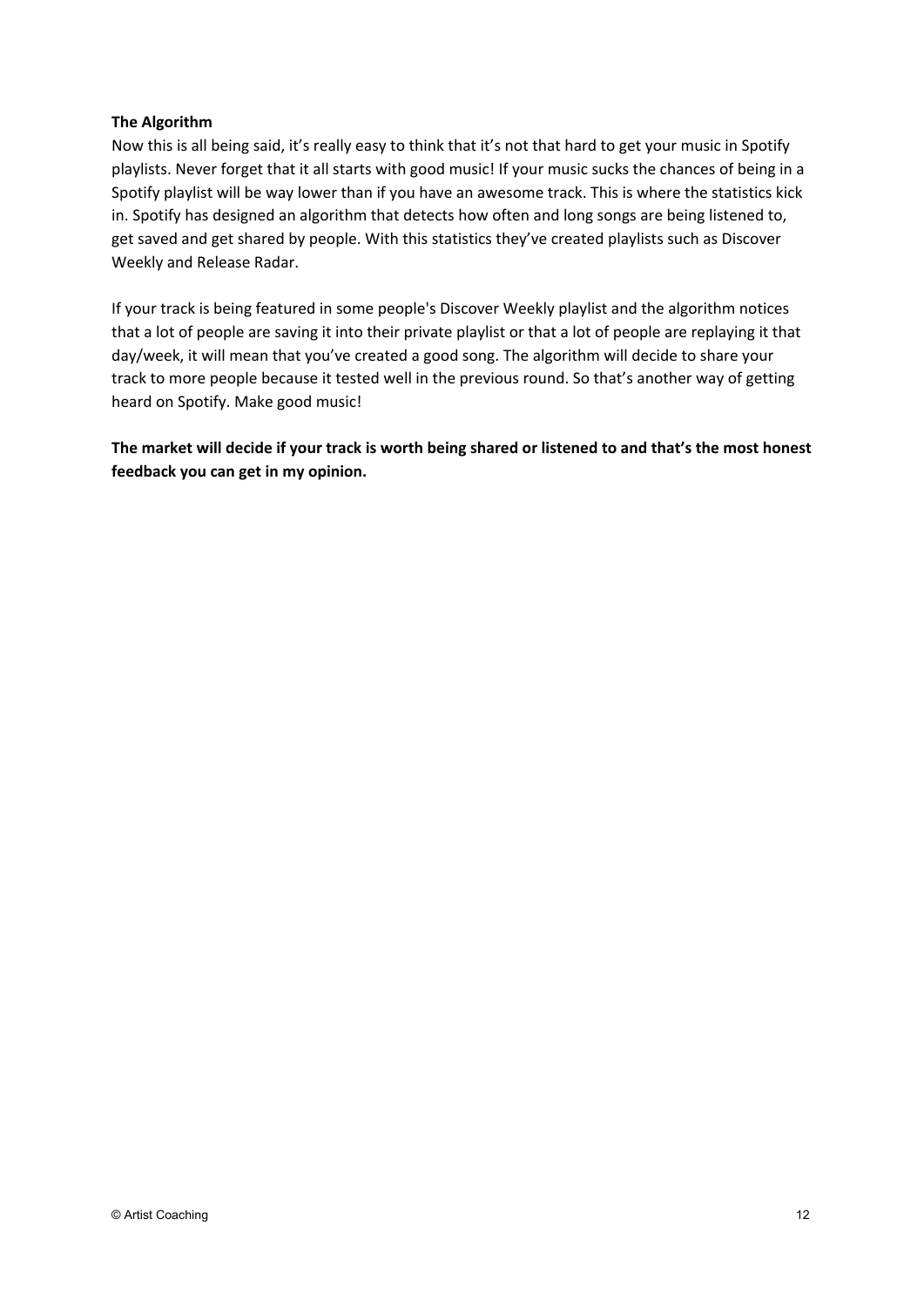### **HOW TO MARKET YOUR MUSIC**

**Let's start off with the basics.** The word "marketing" actually exists from two words:

*Market*: as in the marketplace *Getting*: how can you get the people to your shop?

#### **So what is marketing exactly?**

*Marketing is all the things a company does to promote their product.*

If we rephrase this to the music industry, the so called 'product' is your music and all the 'things' are video's, photo's, written content and livestreams.

Back in the days, people had to print posters, visit record shops or make appointments with every possible man or woman who could buy their music. That's a lot of work and takes up a lot of time doesn't it?

We live in a beautiful time people. We have the internet! We can speak to a person on the other side of the earth just by clicking our mouse. We can reach out to our fanbase by targeting them on Facebook. We can promote our music to people that are actually interested in our music. The ROI (Return Of Investment) is bigger than ever! It's amazing what you can do by spending small amounts of money nowadays. It's just all about using it in the right way.

So how do you market your music in 2019? By using the following platforms in the right way.

Facebook - Instagram - Snapchat - YouTube - TikTok - Twitter

I'm not gonna talk about all of them but I'm gonna take a deep dive into a few of the most important platforms.

#### **How to market your music on Facebook**

Instagram is the biggest social media platform out there on this moment. All your friends are there, your family and guess what… So are your future fans! The biggest plus side of Instagram is that they own a LOT of data from every user. They know exactly what you eat, drink, laugh about, cry about and what you like to do in your spare time. They know all of this because they know what you click on. They know which movies you watch and how long you watch them, they know which pictures you like, share or reply on and they know who you are connected with (and much more).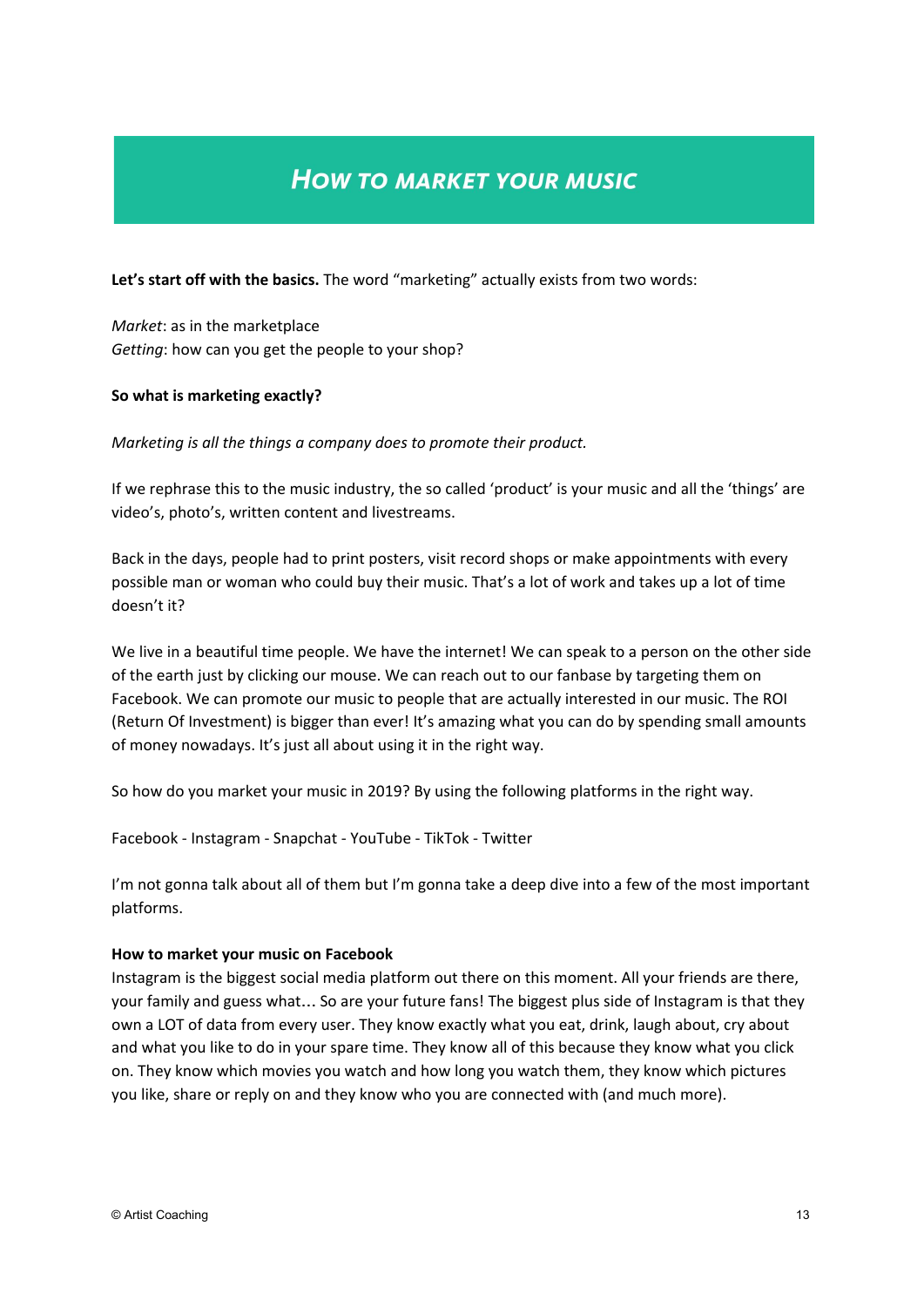All this data gives you a lot of power when it comes down to selling stuff. The only thing you should know before you start using this data is:

- 1) **WHAT** am I gonna sell?
- 2) **HOW** am I gonna sell it?
- 3) **WHERE** am I gonna sell it?

I'll give you the answer to that:

- 1) Your music
- 2) By creating likeable,shareable and loveable content that represents your brand
- 3) Social Media (Facebook, Instagram, Snapchat, Twitter, TikTok, Youtube etc.)

So now you have the answer, you can start filling in the blanks for your own brand.

You can post videos, photos, written word, animated GIF's.. It's up to you to decide which one you are gonna use for your marketing strategy.

Not everyone feels comfortable doing video and not everyone looks good on a photo.. So try to think of content that works best for you. Are you a great photographer? Great, post photos. Are you a great video editor? Awesome, use videos! Do you prefer to speak without visuals? Do podcasts. The most important thing here is that you pick a way of communicating that feels natural to you. If it doesn't feel natural doing it, you're not able to maintain it and so, you're quality and quantity will go downhill after a few weeks/months.

#### **Here's a few ways to market your music on Facebook**

- **Customize your content** so people will instantly recognize it *(see picture 1)*
- **- Be creative** Try to make creative content that is easy to engage with *(see picture 1)*
- **- Promote your post** invest a small amount of money and create your custom audience to have the best ROI
- Get involved respond to your audience when they leave you a message, I know you're behind a computer but it's still people who are typing those replies. People have feelings so be kind and show them your appreciation
- **- Live videos** are a great opportunity to engage with your fans and give value to them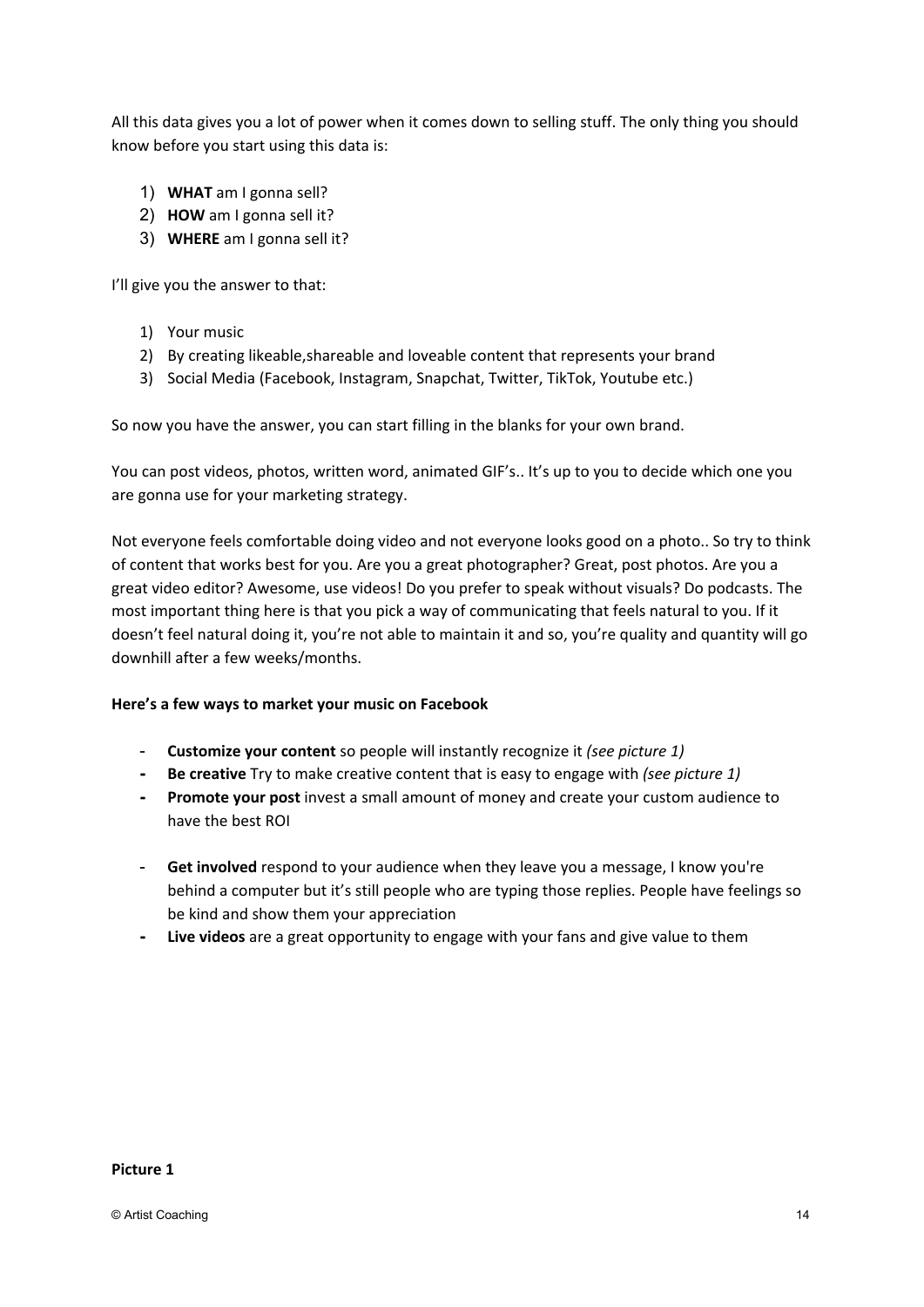In this picture you can see an example of custom created and engaging content.



#### **Quantity over Quality**

We live in a world where thousands and thousands pieces of content get posted each minute. There is an overkill. The social platforms developed something to prevent your from getting an overkill and to only see content that is interesting to you, it's called an algorithm. Algorithms look at your behaviour on the platform and show you content that connects to that behaviour. For example, if you love looking at funny videos, chances are big that you will see a lot of those and you won't be disturbed with a blog about food.

Because of the algorithms, it became impossible to over kill your audience. That's why I preach for creating and posting as much content as you can. Every single piece of content could end up with a future fan, a manager, a booker or a label owner. You never know where those things end up so posting more content means more opportunities for your career.

#### **How to market your music on Snapchat and Instagram Stories?**

A new way of communicating is the way people like to call creating stories. Snapchat was the first who started this (the first big and famous one actually) and it just was a matter of time before other platforms started adopting this feature. Nowadays we can't think of Instagram without the stories functionality but only a few years ago Instagram was only about posting normal content. This is one of those examples when I talk about shifting platforms. Snapchat started something that worked really well and other big platforms start copying it to keep their audience on their platform. When platforms start doing this you can see a shift from audience from platform to platform. That's also why I should never go all in on one platform but always spread your chances and be active on multiple platforms.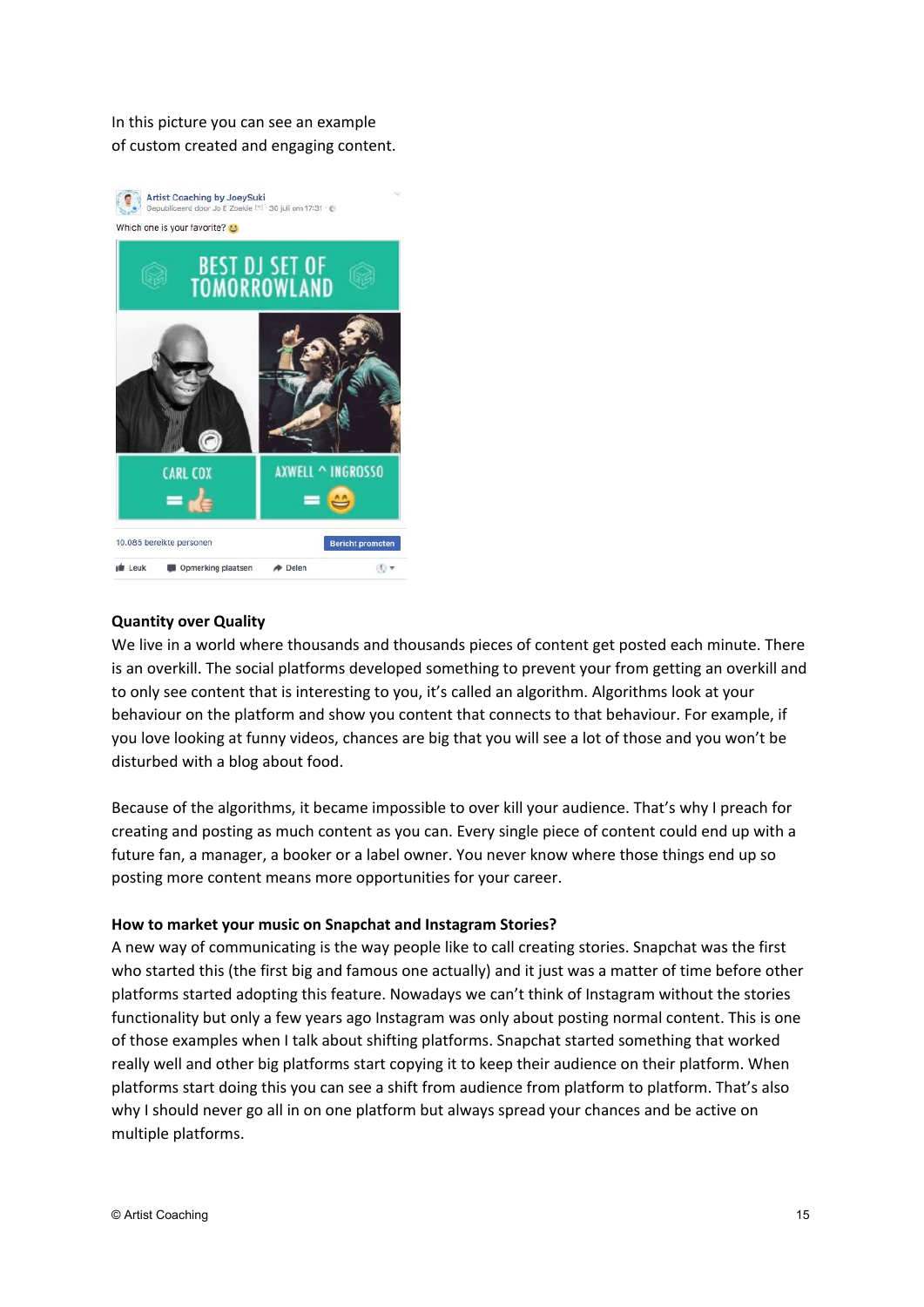Let's say you've build yourself an audience of 100.000 people on Twitter and all of a sudden Twitter isn't hot anymore because everyone is using Snapchat. That means you're in deep shit! So try to cross-communicate online. Get your fans from Snapchat to go to your Facebook page as well and vise versa. Never rely on just one platform.

#### **So why is marketing my music on Snapchat and Instagram Stories so different from using Facebook?**

Well for starters.. Your content will disappear in 24 hours (or even quicker) so it's not that important that all of your content should be picture perfect. It's OK to post a crappy low quality photo of your coffee with a timestamp on it because it disappears in a few hours.

The reason why they call it "stories" is because it's perfect to tell people your story of the day. Show them what you did today, what did you drink? What did you eat? Who did you meet up with? Where did you go?

Instagram Stories and Snapchat are all about the NOW. Not about what you did yesterday, not about what you are gonna do tomorrow. Nope, what are you doing RIGHT NOW. That's what matters on these platforms.

So when you want to market your music through those channels. Don't create perfect content, just show people who you are and what you do in a normal day! How much time do you spent in the studio? How much do you travel? What's your favorite drink? What's the name of your dog? That's content that should be posted here.

If you really want to take things to the next level on these platforms, you can start to think about a strategy that gives people a real story. Think about the things that you are gonna show people before you go on your next tour. Take them on a trip and create a small movie that consists out of short 10 second video clips or show them backstage footage of your videoclip recording day, show them the crew and bloopers before you show them the final video. It makes them feel like they were there! It makes them feel special.

Like I said at the beginning, i'm not gonna talk about all the platforms.. I think that Instagram, Instagram Stories and TikTok are the most important platforms as we speak to market your music and all the things I told you today are also applicable on the other unmentioned platforms. Be creative with your content, be consistent and get involved with your fanbase.

And remember: 'only ten views' today, is already ten views more than you had yesterday!